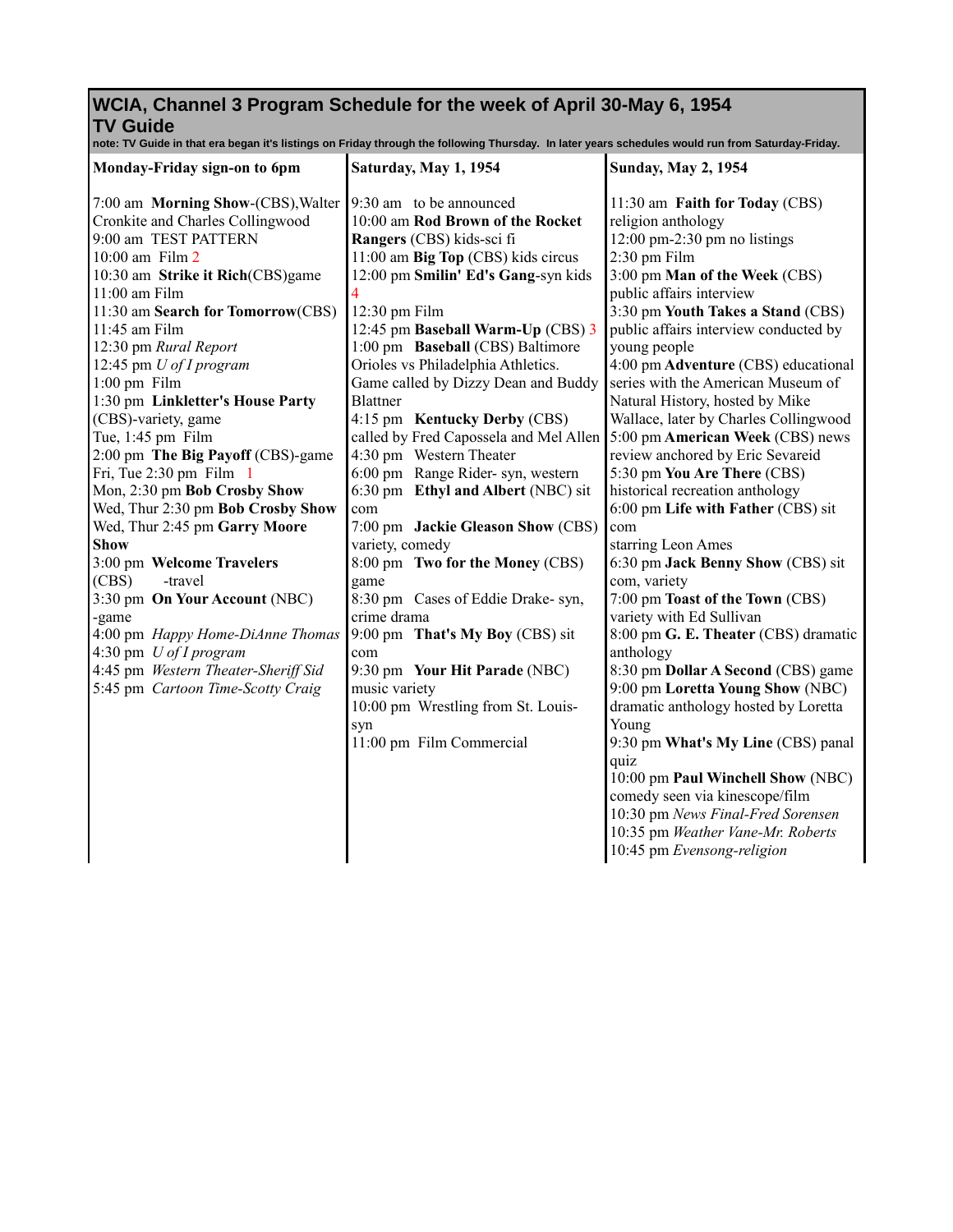| Friday, April 30, 1954 6pm-sign-off                                                                                                                                                                                                                                                                                                                                                                                                                                                                                                                                                                                                                                                                                                                                                                                                          | <b>Monday, May 3, 1954</b>                                                                                                                                                                                                                                                                                                                                                                                                                                                                                                                                                 | <b>Tuesday, May 4, 1954</b>                                                                                                                                                                                                                                                                                                                                                                                                                                                                                                                                                                                                                                                                                                                                              |
|----------------------------------------------------------------------------------------------------------------------------------------------------------------------------------------------------------------------------------------------------------------------------------------------------------------------------------------------------------------------------------------------------------------------------------------------------------------------------------------------------------------------------------------------------------------------------------------------------------------------------------------------------------------------------------------------------------------------------------------------------------------------------------------------------------------------------------------------|----------------------------------------------------------------------------------------------------------------------------------------------------------------------------------------------------------------------------------------------------------------------------------------------------------------------------------------------------------------------------------------------------------------------------------------------------------------------------------------------------------------------------------------------------------------------------|--------------------------------------------------------------------------------------------------------------------------------------------------------------------------------------------------------------------------------------------------------------------------------------------------------------------------------------------------------------------------------------------------------------------------------------------------------------------------------------------------------------------------------------------------------------------------------------------------------------------------------------------------------------------------------------------------------------------------------------------------------------------------|
| 6:00 pm to be announced<br>6:15 pm Captain Video (DuMont)<br>kinescope of earlier live broadcast<br>6:30 pm Newsreel-Fred Sorensen<br>6:45 pm Jack Prowell Sports<br>7:00 pm Amos n' Andy- syn, off CBS<br>network syndication<br>7:30 pm Topper (CBS) sit com,<br>starring Leo G. Carroll, Robert Sterling,<br>Anne Jeffreys<br>8:00 pm Life Begins at 80 (DuMont)<br>panel show with octogenarians<br>8:30 pm Original Amateur Hour<br>(NBC)<br>talent show hosted by Ted Mack<br>9:00 pm My Friend Irma (CBS) sit<br>com starring Marie Wilson, Cathy<br>Lewis<br>9:30 pm Pepsi Playhouse (ABC)<br>dramatic anthology hosted by Anita<br>Colby, kinescope/film 5<br>10:00 pm News Final-Fred Sorensen<br>10:05 pm Weather Vane-Mr. Roberts<br>10:15 pm Midwest Marquee- local<br>origination movie "Gigolette" starring<br>Gilbert Roland | 6:00 pm Gene Autry-syn, western<br>starring Gene Autry<br>6:30 pm Newsreel-Fred Sorensen<br>6:45 pm Jack Prowell Sports<br>7:00 pm to be announced $6$<br>7:30 pm Place the Face (CBS) game<br>8:00 pm no listing 7<br>8:30 pm Red Buttons Show (CBS)<br>variety, comedy<br>9:00 pm Playhouse of the Stars-syn,<br>off network 8<br>10:00 pm no listings for the rest of the<br>evening from WCIA 9                                                                                                                                                                        | 6:00 pm to be announced<br>6:15 pm Captain Video (DuMont)<br>kinescope of earlier live broadcast<br>6:30 pm Newsreel-Fred Sorensen<br>6:45 pm Jo Stafford Show (CBS)<br>musical variety<br>7:00 pm The Range Rider-syn,<br>western starring Jock Mahoney<br>7:30 pm Red Skelton (CBS) variety,<br>comedy starring Red Skelton<br>8:00 pm Meet Millie (CBS) sit com<br>starring Elena Verdugo<br>8:30 pm Colgate Comedy Hour<br>(NBC) comedy, variety, seen via<br>kinescope from an earlier NBC live<br>broadcast<br>9:30 pm Wrestling-unknown source<br>10:00 pm News Final-Fred Sorenson<br>10:05 pm Weather Vane-Mr. Roberts<br>10:10 pm Sports Report-Fred Sorensen<br>10:15 pm Life With Elizabeth-syn, sit<br>com starring Betty White<br>10:45 pm to be announced |
| Wednesday, May 5, 1954                                                                                                                                                                                                                                                                                                                                                                                                                                                                                                                                                                                                                                                                                                                                                                                                                       | Thursday, May 6, 1954                                                                                                                                                                                                                                                                                                                                                                                                                                                                                                                                                      |                                                                                                                                                                                                                                                                                                                                                                                                                                                                                                                                                                                                                                                                                                                                                                          |
| 6:00 pm Wild Bill Hickok syn,<br>western starring Guy Madison, Andy<br>Divine<br>6:30 pm Newsreel-Fred Sorensen<br>6:45 pm Jack Prowell Sports<br>7:00 pm Arthur Godfrey and His<br>Friends (CBS) variety, music starring<br>Arthur Godfrey<br>8:00 pm Strike it Rich (CBS) game<br>8:30 pm I've Got a Secret (CBS)<br>panel quiz<br>9:00 pm Blue Ribbon Bouts (CBS)<br>boxing sponsored by Pabst Blue<br>Ribbon Beer and called by Jack Drees<br>10:00 pm News Final-Fred Sorensen<br>10:05 pm Weather Vane-Mr. Roberts<br>10:15 pm Rasslin' with Russ-unknown<br>source/format<br>10:30 pm Film commercial                                                                                                                                                                                                                                 | 6:00 pm Film<br>6:15 pm Captain Video (DuMont)<br>kinescope of earlier live broadcast<br>6:30 pm Newsreel-Fred Sorensen<br>6:45 pm Yesterdays Newsreel-syn<br>recent theater newsreel footage<br>7:00 pm Foote Notes-unknown<br>format/source with Dick Cisne and<br>Bruce Foote and family<br>7:30 pm I Led Three Lives-syn,<br>intrigue drama, starring Richard<br>Carlson<br>8:00 pm Dragnet (NBC) crime drama,<br>starring Jack Webb<br>8:30 pm Ford Theater (NBC)<br>dramatic anthology, this episode starred<br>Howard Duff and Ida Lupino in "A<br>Season to Love." | 9:00 pm Biff Baker, USA-syn, off<br>CBS network, espionage drama,<br>starring Alan Hale Jr.<br>9:30 pm Files of Jeffrey Jones-syn,<br>crime drama starring Don Haggerty<br>10:00 pm News Final-Fred Sorensen<br>10:05 pm Weather Vane-Mr. Roberts<br>10:15 pm no listing<br>10:30 pm Douglas-Dirkson Report-syn<br>political public affairs hosted by Illinois<br>two senators                                                                                                                                                                                                                                                                                                                                                                                           |